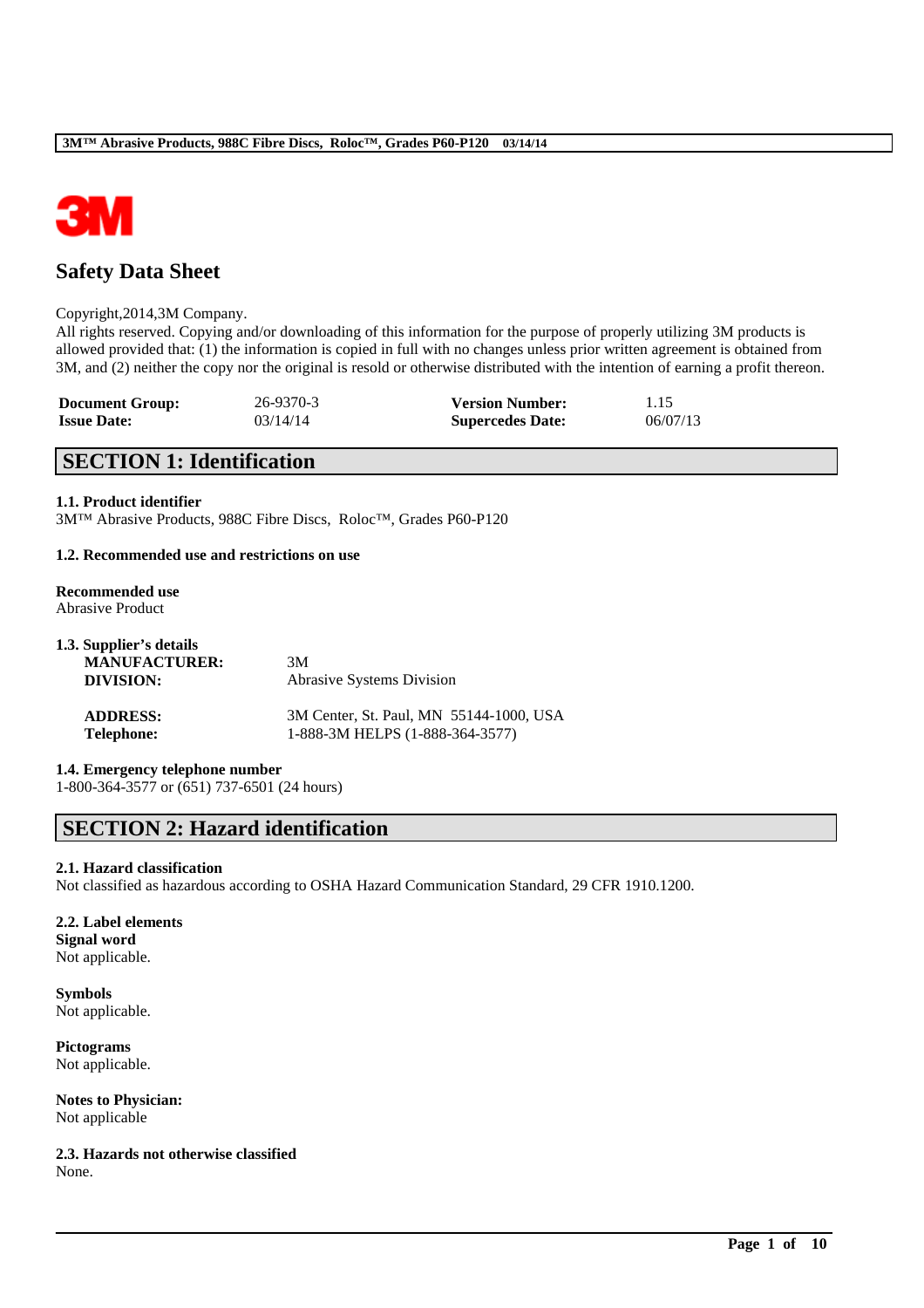9% of the mixture consists of ingredients of unknown acute oral toxicity.

# **SECTION 3: Composition/information on ingredients**

| Ingredient                           | <b>C.A.S. No.</b> | $%$ by Wt  |
|--------------------------------------|-------------------|------------|
| Ceramic Aluminum Oxide (non-fibrous) | 1344-28-1         | $10 - 30$  |
| Inorganic Fluoride                   | 15096-52-3        | $3 - 10$   |
| Filler                               | 1317-65-3         | $2 - 5$    |
| Pigment                              | 1332-37-2         | $0.1 - 2$  |
| Titanium Dioxide                     | 13463-67-7        | $0 - 0.15$ |
| <b>Cured Resin</b>                   | Mixture           | $2 - 10$   |
| <b>Fibre Backing</b>                 | Mixture           | $45 - 70$  |
| <b>Attachment Button</b>             | Mixture           | $0 - 10$   |

# **SECTION 4: First aid measures**

#### **4.1. Description of first aid measures**

#### **Inhalation:**

Remove person to fresh air. If you feel unwell, get medical attention.

#### **Skin Contact:**

Wash with soap and water. If signs/symptoms develop, get medical attention.

#### **Eye Contact:**

Flush with large amounts of water. Remove contact lenses if easy to do. Continue rinsing. If signs/symptoms persist, get medical attention.

#### **If Swallowed:**

No need for first aid is anticipated.

#### **4.2. Most important symptoms and effects, both acute and delayed**

See Section 11.1. Information on toxicological effects.

## **4.3. Indication of any immediate medical attention and special treatment required**

Not applicable

# **SECTION 5: Fire-fighting measures**

#### **5.1. Suitable extinguishing media**

In case of fire: Use a fire fighting agent suitable for ordinary combustible material such as water or foam to extinguish.

\_\_\_\_\_\_\_\_\_\_\_\_\_\_\_\_\_\_\_\_\_\_\_\_\_\_\_\_\_\_\_\_\_\_\_\_\_\_\_\_\_\_\_\_\_\_\_\_\_\_\_\_\_\_\_\_\_\_\_\_\_\_\_\_\_\_\_\_\_\_\_\_\_\_\_\_\_\_\_\_\_\_\_\_\_\_\_\_\_\_

#### **5.2. Special hazards arising from the substance or mixture**

None inherent in this product.

#### **Hazardous Decomposition or By-Products**

| <b>Substance</b>  | <b>Condition</b>         |
|-------------------|--------------------------|
| Carbon monoxide   | <b>During Combustion</b> |
| Carbon dioxide    | <b>During Combustion</b> |
| Hydrogen Fluoride | <b>During Combustion</b> |

#### **5.3. Special protective actions for fire-fighters**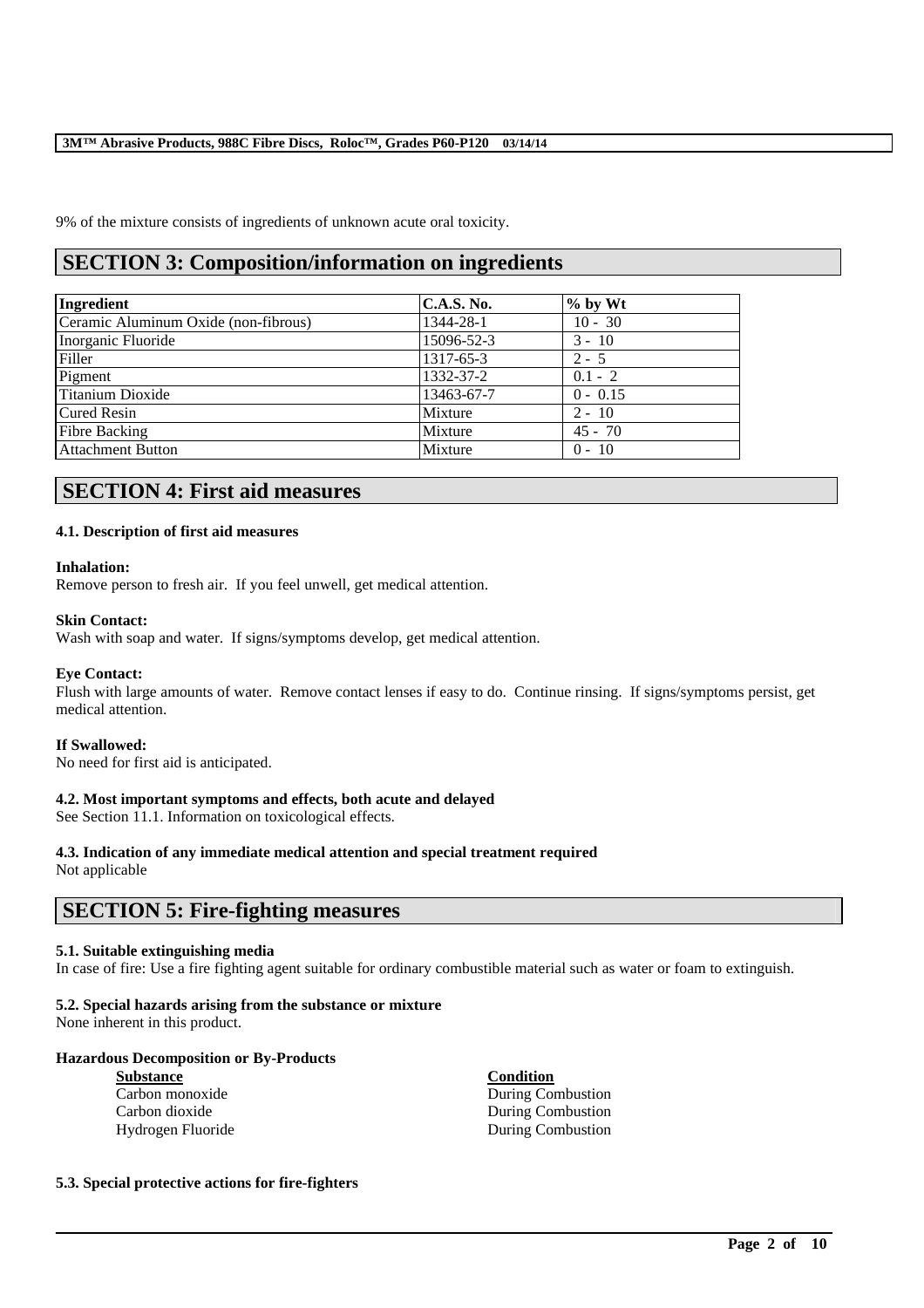No unusual fire or explosion hazards are anticipated. When fire fighting conditions are severe and total thermal decomposition of the product is possible, wear full protective clothing, including helmet, self-contained, positive pressure or pressure demand breathing apparatus, bunker coat and pants, bands around arms, waist and legs, face mask, and protective covering for exposed areas of the head.

# **SECTION 6: Accidental release measures**

#### **6.1. Personal precautions, protective equipment and emergency procedures**

Observe precautions from other sections.

#### **6.2. Environmental precautions**

Avoid release to the environment.

# **6.3. Methods and material for containment and cleaning up**

Not applicable.

# **SECTION 7: Handling and storage**

#### **7.1. Precautions for safe handling**

Do not breathe thermal decomposition products. For industrial or professional use only. Do not use in a confined area with minimal air exchange. Avoid breathing of dust created by sanding, grinding or machining. Damaged product can break apart during use and cause serious injury to face or eyes. Check product for damage such as cracks or nicks prior to use. Replace if damaged. Always wear eye and face protection when working at sanding or grinding operations or when near such operations. Avoid release to the environment. Combustible dust may form by action of this product on another material (substrate). Dust generated from the substrate during use of this product may be explosive if in sufficient concentration with an ignition source. Dust deposits should not be allowed to accumulate on surfaces because of the potential for secondary explosions.

#### **7.2. Conditions for safe storage including any incompatibilities**

No special storage requirements.

# **SECTION 8: Exposure controls/personal protection**

#### **8.1. Control parameters**

#### **Occupational exposure limits**

| Ingredient                    | <b>C.A.S. No.</b> | Agency       | Limit type                    | <b>Additional Comments</b> |
|-------------------------------|-------------------|--------------|-------------------------------|----------------------------|
| Filler                        | 1317-65-3         | US Dept of   | TWA(as total dust):15         |                            |
|                               |                   | Labor - OSHA | mg/m3;TWA(respirable          |                            |
|                               |                   |              | fraction: $5 \text{ mg/m}$    |                            |
| Aluminum, insoluble compounds | 1344-28-1         | Amer Conf of | TWA(respirable fraction):1    |                            |
|                               |                   | Gov. Indust. | mg/m3                         |                            |
|                               |                   | Hyg.         |                               |                            |
| Ceramic Aluminum Oxide (non-  | 1344-28-1         | Chemical     | $TWA:1$ fiber/cc              |                            |
| fibrous)                      |                   | Manufacturer |                               |                            |
|                               |                   | Rec Guid     |                               |                            |
| Ceramic Aluminum Oxide (non-  | 1344-28-1         | US Dept of   | $TWA$ (as total dust):15      |                            |
| fibrous)                      |                   | Labor - OSHA | mg/m3;TWA(respirable          |                            |
|                               |                   |              | fraction): $5 \text{ mg/m}$ 3 |                            |
| <b>Titanium Dioxide</b>       | 13463-67-7        | Amer Conf of | $TWA:10$ mg/m $3$             |                            |
|                               |                   | Gov. Indust. |                               |                            |
|                               |                   | Hyg.         |                               |                            |
| <b>Titanium Dioxide</b>       | 13463-67-7        | Chemical     | TWA(as respirable dust):5     |                            |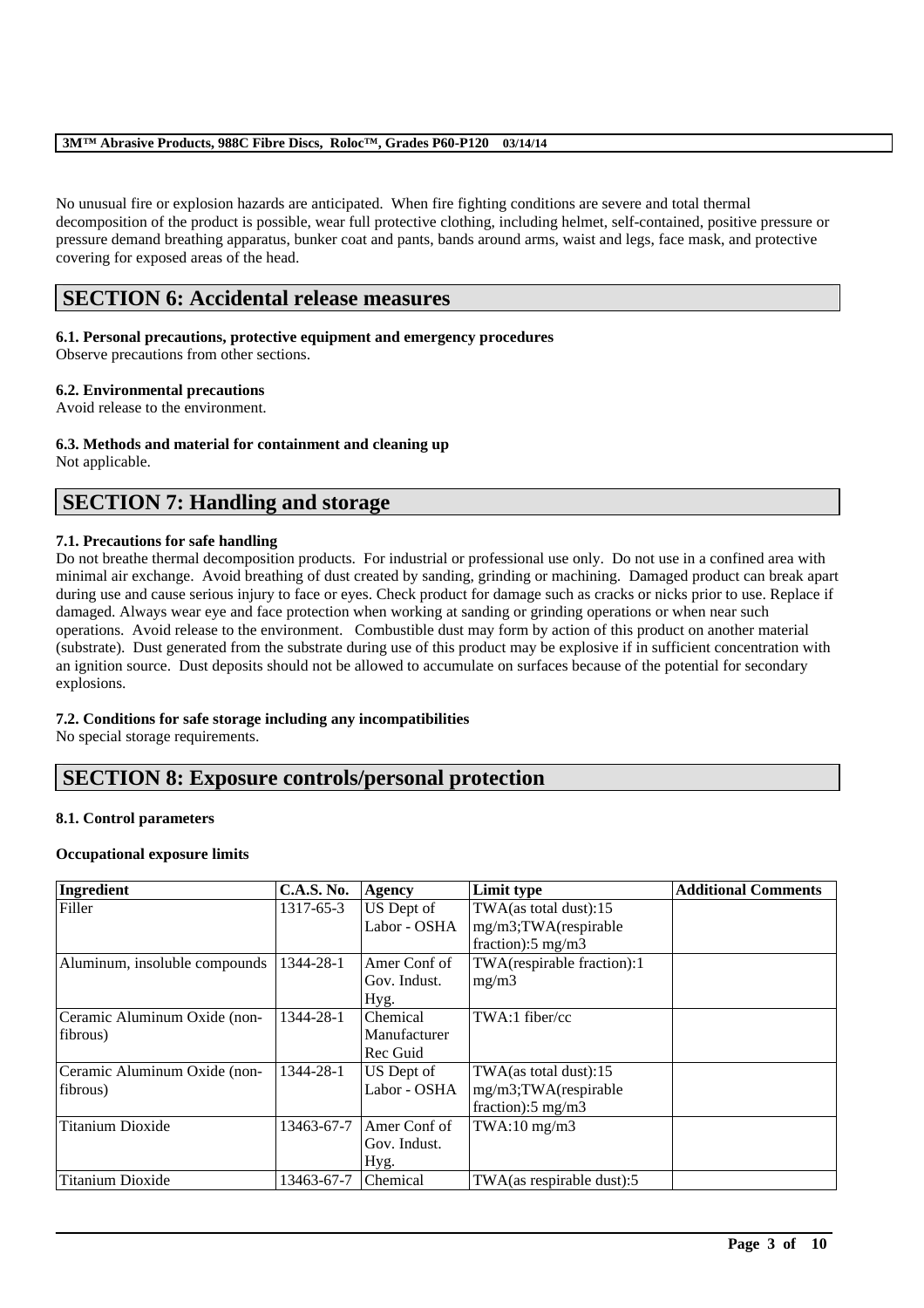|                               |            | Manufacturer | mg/m3                                   |  |
|-------------------------------|------------|--------------|-----------------------------------------|--|
|                               |            | Rec Guid     |                                         |  |
| Titanium Dioxide              | 13463-67-7 | US Dept of   | TWA(as total dust): $15 \text{ mg/m}$ 3 |  |
|                               |            | Labor - OSHA |                                         |  |
| Aluminum, insoluble compounds | 15096-52-3 | Amer Conf of | TWA(respirable fraction):1              |  |
|                               |            | Gov. Indust. | mg/m3                                   |  |
|                               |            | Hyg.         |                                         |  |
| <b>FLUORIDES</b>              | 15096-52-3 | Amer Conf of | TWA $(as F): 2.5 mg/m3$                 |  |
|                               |            | Gov. Indust. |                                         |  |
|                               |            | Hyg.         |                                         |  |
| <b>FLUORIDES</b>              | 15096-52-3 | US Dept of   | TWA $(as dust):2.5$                     |  |
|                               |            | Labor - OSHA | $mg/m3$ ; TWA(as F): 2.5 mg/m3          |  |

Amer Conf of Gov. Indust. Hyg. : American Conference of Governmental Industrial Hygienists

American Indust. Hygiene Assoc : American Industrial Hygiene Association

Chemical Manufacturer Rec Guid : Chemical Manufacturer's Recommended Guidelines

US Dept of Labor - OSHA : United States Department of Labor - Occupational Safety and Health Administration

TWA: Time-Weighted-Average

STEL: Short Term Exposure Limit

CEIL: Ceiling

#### **8.2. Exposure controls**

#### **8.2.1. Engineering controls**

For those situations where the material might be exposed to extreme overheating due to misuse or equipment failure, use with appropriate local exhaust ventilation sufficient to maintain levels of thermal decomposition products below their exposure guidelines. Provide appropriate local exhaust ventilation for sanding, grinding or machining. Use general dilution ventilation and/or local exhaust ventilation to control airborne exposures to below relevant Exposure Limits and/or control

dust/fume/gas/mist/vapors/spray. If ventilation is not adequate, use respiratory protection equipment. Provide local exhaust at process emission sources to control exposure near the source and to prevent the escape of dust into the work area. Ensure that dust-handling systems (such as exhaust ducts, dust collectors, vessels, and processing equipment) are designed in a manner to prevent the escape of dust into the work area (i.e., there is no leakage from the equipment).

#### **8.2.2. Personal protective equipment (PPE)**

#### **Eye/face protection**

To minimize the risk of injury to face and eyes, always wear eye and face protection when working at sanding or grinding operations or when near such operations. Select and use eye/face protection to prevent contact based on the results of an exposure assessment. The following eye/face protection(s) are recommended: Safety Glasses with side shields

#### **Skin/hand protection**

Wear appropriate gloves to minimize risk of injury to skin from contact with dust or physical abrasion from grinding or sanding.

#### **Respiratory protection**

Assess exposure concentrations of all materials involved in the work process. Consider material being abraded when determining the appropriate respiratory protection. Select and use appropriate respirators to prevent inhalation overexposure. An exposure assessment may be needed to decide if a respirator is required. If a respirator is needed, use respirators as part of a full respiratory protection program. Based on the results of the exposure assessment, select from the following respirator type(s) to reduce inhalation exposure:

\_\_\_\_\_\_\_\_\_\_\_\_\_\_\_\_\_\_\_\_\_\_\_\_\_\_\_\_\_\_\_\_\_\_\_\_\_\_\_\_\_\_\_\_\_\_\_\_\_\_\_\_\_\_\_\_\_\_\_\_\_\_\_\_\_\_\_\_\_\_\_\_\_\_\_\_\_\_\_\_\_\_\_\_\_\_\_\_\_\_

Half facepiece or full facepiece air-purifying respirator suitable for particulates

For questions about suitability for a specific application, consult with your respirator manufacturer.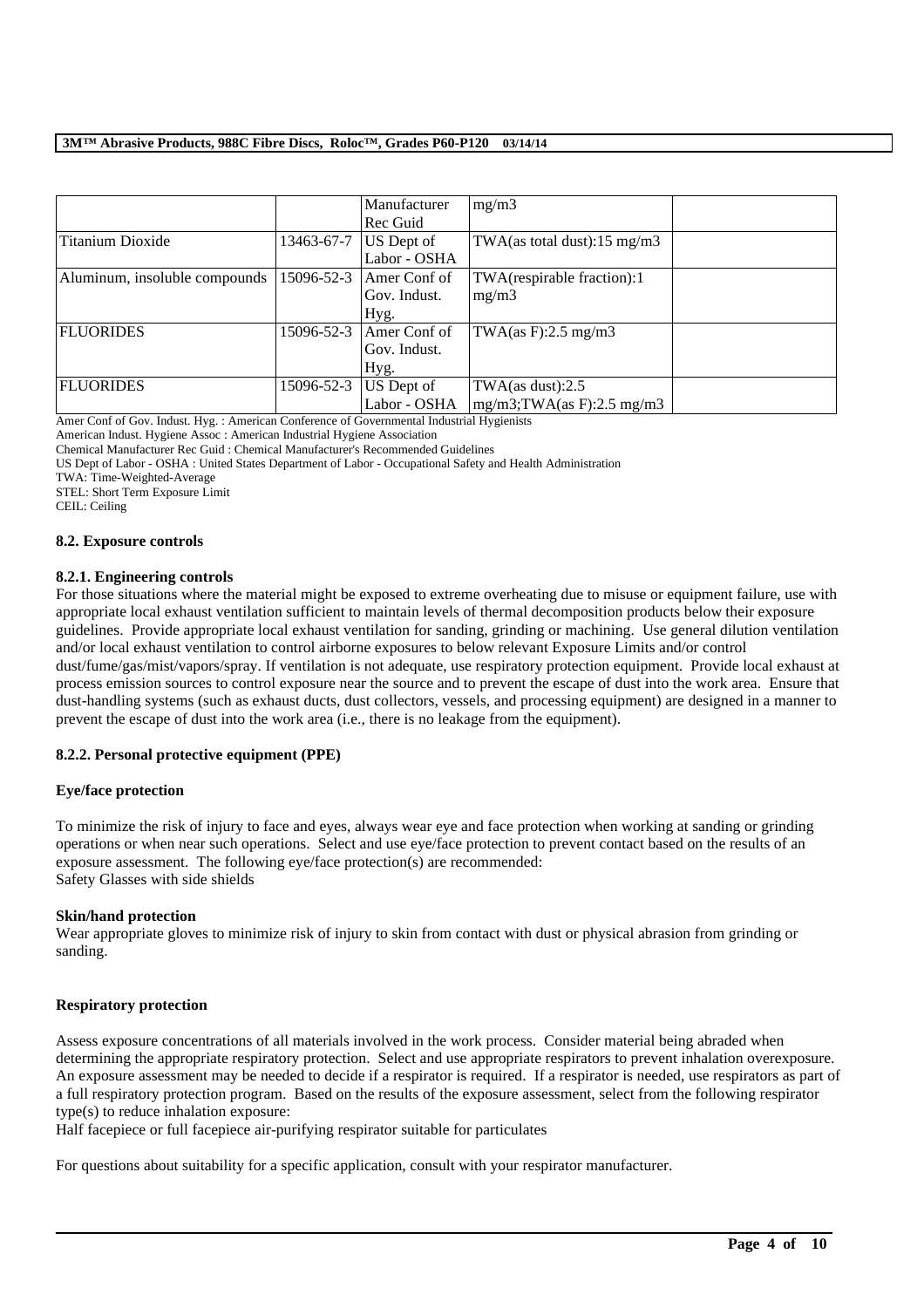# **SECTION 9: Physical and chemical properties**

#### **9.1. Information on basic physical and chemical properties General Physical Forms**

| General Physical Porin;                | oulu                   |
|----------------------------------------|------------------------|
| Odor, Color, Grade:                    | Solid Abrasive Product |
| <b>Odor threshold</b>                  | Not Applicable         |
| pН                                     | Not Applicable         |
| <b>Melting point</b>                   | Not Applicable         |
| <b>Boiling Point</b>                   | Not Applicable         |
| <b>Flash Point</b>                     | Not Applicable         |
| <b>Evaporation rate</b>                | Not Applicable         |
| Flammability (solid, gas)              | Not Classified         |
| <b>Flammable Limits(LEL)</b>           | Not Applicable         |
| <b>Flammable Limits(UEL)</b>           | Not Applicable         |
| <b>Vapor Pressure</b>                  | Not Applicable         |
| <b>Vapor Density</b>                   | Not Applicable         |
| <b>Specific Gravity</b>                | Not Applicable         |
| <b>Solubility In Water</b>             | Not Applicable         |
| Solubility- non-water                  | Not Applicable         |
| Partition coefficient: n-octanol/water | Not Applicable         |
| <b>Autoignition temperature</b>        | Not Applicable         |
| <b>Decomposition temperature</b>       | Not Applicable         |
| <b>Viscosity</b>                       | Not Applicable         |
|                                        |                        |

# **SECTION 10: Stability and reactivity**

#### **10.1. Reactivity**

This material is considered to be non reactive under normal use conditions.

## **10.2. Chemical stability**

Stable.

# **10.3. Possibility of hazardous reactions**

Hazardous polymerization will not occur.

#### **10.4. Conditions to avoid** None known.

#### **10.5. Incompatible materials** None known.

#### **10.6. Hazardous decomposition products Substance Condition**

None known.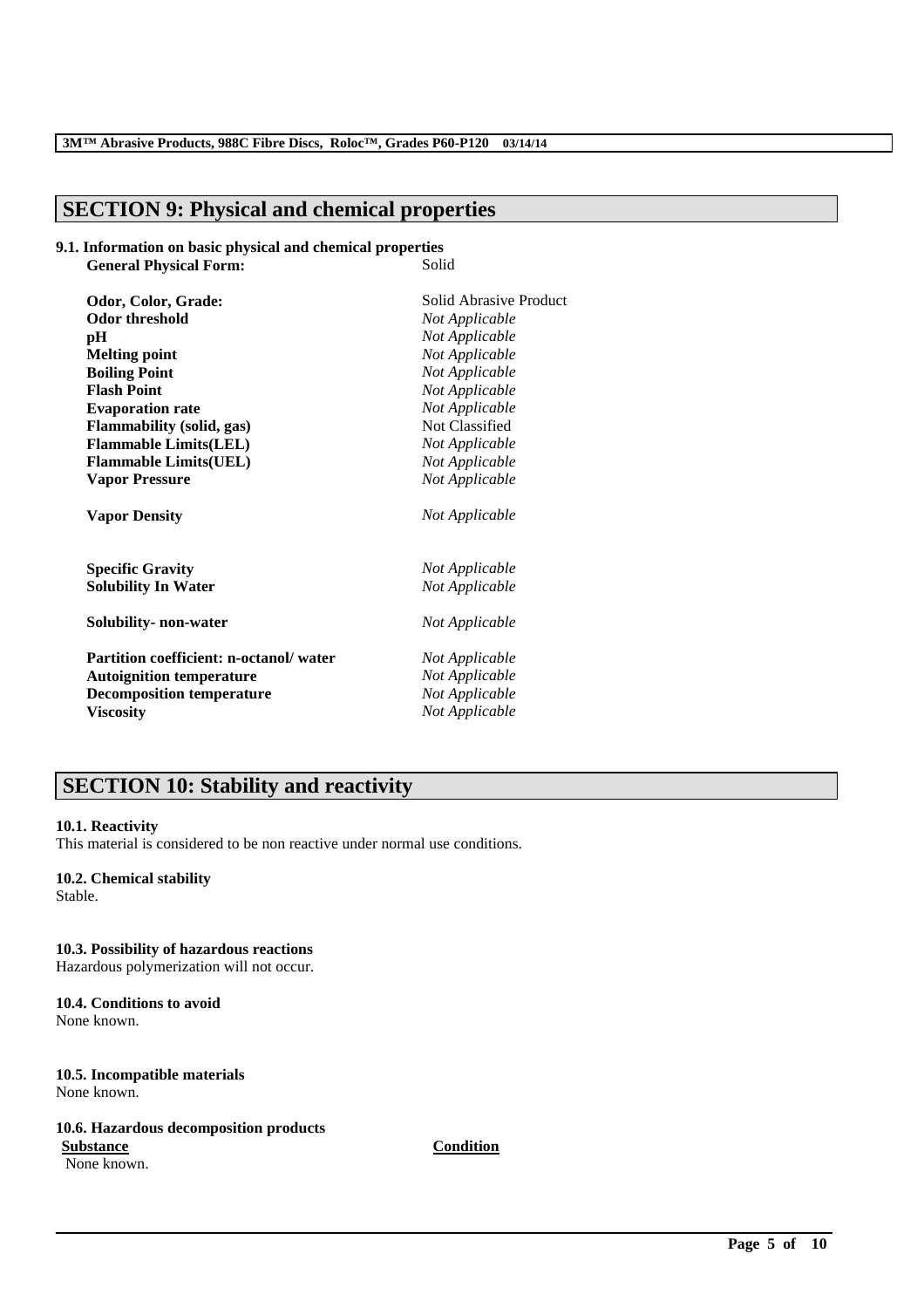Refer to section 5.2 for hazardous decomposition products during combustion.

Extreme heat arising from situations such as misuse or equipment failure can generate hydrogen fluoride as a decomposition product.

# **SECTION 11: Toxicological information**

**The information below may not be consistent with the material classification in Section 2 if specific ingredient classifications are mandated by a competent authority. In addition, toxicological data on ingredients may not be reflected in the material classification and/or the signs and symptoms of exposure, because an ingredient may be present below the threshold for labeling, an ingredient may not be available for exposure, or the data may not be relevant to the material as a whole.**

**11.1. Information on Toxicological effects**

**Signs and Symptoms of Exposure**

**Based on test data and/or information on the components, this material may produce the following health effects:**

#### **Inhalation:**

Dust from grinding, sanding or machining may cause irritation of the respiratory system. Signs/symptoms may include cough, sneezing, nasal discharge, headache, hoarseness, and nose and throat pain.

#### **Skin Contact:**

Mechanical Skin irritation: Signs/symptoms may include abrasion, redness, pain, and itching.

#### **Eye Contact:**

Mechanical eye irritation: Signs/symptoms may include pain, redness, tearing and corneal abrasion.

Dust created by grinding, sanding, or machining may cause eye irritation. Signs/symptoms may include redness, swelling, pain, tearing, and blurred or hazy vision.

#### **Ingestion:**

No health effects are expected.

#### **Carcinogenicity:**

| Ingredient                                 | .<br>- - -                     | <b>Class</b><br><b>Description</b>                          | gulation                                                                      |
|--------------------------------------------|--------------------------------|-------------------------------------------------------------|-------------------------------------------------------------------------------|
| $\sim$<br>D <sub>10X1</sub> de<br>Fitanium | 346.<br>$\cdots$<br>. <i>.</i> | <br>~~<br>Gitt<br>carc<br>human<br>ossible<br>$\sim$<br>. . | ∠ancer<br>International<br>Research<br>on<br>A <sub>genc</sub><br>tor<br>∵ K⊾ |

#### **Additional Information:**

This document covers only the 3M product. For complete assessment, when determining the degree of hazard, the material being abraded must also be considered.

This product contains titanium dioxide. Cancer of the lungs has been observed in rats that inhaled high levels of titanium dioxide. No exposure to inhaled titanium dioxide is expected during the normal handling and use of this product. Titanium dioxide was not detected when air sampling was conducted during simulated use of similar products containing titanium dioxide. Therefore, the health effects associated with titanium dioxide are not expected during the normal use of this product. **Toxicological Data**

If a component is disclosed in section 3 but does not appear in a table below, either no data are available for that endpoint or the data are not sufficient for classification.

#### **Acute Toxicity**

| <b>Name</b>        | Route     | <b>Species</b> | V alue                                                                      |
|--------------------|-----------|----------------|-----------------------------------------------------------------------------|
| product<br>Overall | Ingestion |                | 5.000<br>$-$<br>Nο<br>) mg/k<br>. available:<br>-data<br>calculate .<br>. . |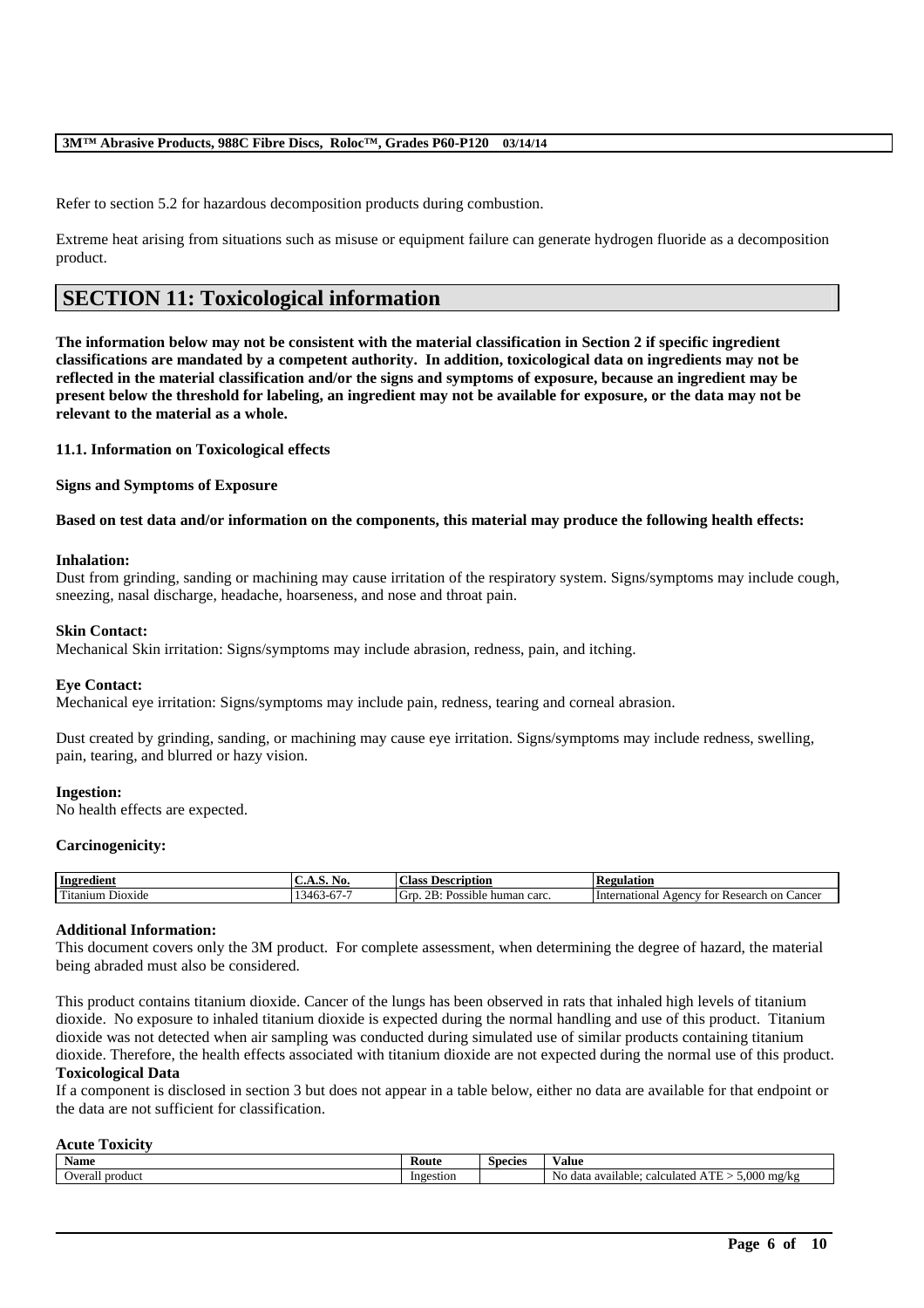| Ceramic Aluminum Oxide (non-fibrous) | Dermal      |            | LD50 estimated to be $> 5,000$ mg/kg |
|--------------------------------------|-------------|------------|--------------------------------------|
| Ceramic Aluminum Oxide (non-fibrous) | Inhalation- | Rat        | $LC50 > 2.3$ mg/l                    |
|                                      | Dust/Mist   |            |                                      |
|                                      | (4 hours)   |            |                                      |
| Ceramic Aluminum Oxide (non-fibrous) | Ingestion   | Rat        | $LD50 > 5,000$ mg/kg                 |
| Inorganic Fluoride                   | Dermal      | Rabbit     | $LD50 > 2,100$ mg/kg                 |
| Inorganic Fluoride                   | Inhalation- | Rat        | LC50 $4.5$ mg/l                      |
|                                      | Dust/Mist   |            |                                      |
|                                      | (4 hours)   |            |                                      |
| Inorganic Fluoride                   | Ingestion   | Rat        | LD50 $5,000$ mg/kg                   |
| Filler                               | Dermal      | Rat        | $LD50 > 2,000$ mg/kg                 |
| Filler                               | Inhalation- | Rat        | $LC50$ 3.0 mg/l                      |
|                                      | Dust/Mist   |            |                                      |
|                                      | (4 hours)   |            |                                      |
| Filler                               | Ingestion   | Rat        | LD50 $6,450$ mg/kg                   |
| Pigment                              | Dermal      | <b>Not</b> | LD50 $3,100$ mg/kg                   |
|                                      |             | available  |                                      |
| Pigment                              | Ingestion   | Not.       | LD50 $3,700$ mg/kg                   |
|                                      |             | available  |                                      |
| <b>Titanium Dioxide</b>              | Dermal      | Rabbit     | $LD50 > 10,000$ mg/kg                |
| Titanium Dioxide                     | Inhalation- | Rat        | $LC50 > 6.82$ mg/l                   |
|                                      | Dust/Mist   |            |                                      |
|                                      | (4 hours)   |            |                                      |
| <b>Titanium Dioxide</b>              | Ingestion   | Rat        | $LD50 > 10,000$ mg/kg                |

 $\overline{ATE}$  = acute toxicity estimate

## **Skin Corrosion/Irritation**

| <b>Name</b>                          | <b>Species</b> | Value                     |
|--------------------------------------|----------------|---------------------------|
| Ceramic Aluminum Oxide (non-fibrous) | Rabbit         | No significant irritation |
| Inorganic Fluoride                   |                | Minimal irritation        |
| Filler                               | Rabbit         | No significant irritation |
| Pigment                              | Rabbit         | No significant irritation |
| Titanium Dioxide                     | Rabbit         | No significant irritation |

## **Serious Eye Damage/Irritation**

| <b>Name</b>                          | <b>Species</b> | Value                     |
|--------------------------------------|----------------|---------------------------|
| Ceramic Aluminum Oxide (non-fibrous) | Rabbit         | No significant irritation |
| Inorganic Fluoride                   |                | Moderate irritant         |
| Filler                               | Rabbit         | No significant irritation |
| Pigment                              | Rabbit         | No significant irritation |
| Titanium Dioxide                     | Rabbit         | No significant irritation |

#### **Skin Sensitization**

| <b>Name</b>      | <b>Species</b> | <b>Value</b>                                   |
|------------------|----------------|------------------------------------------------|
| Pigment          | Human          | Some positive data exist, but the data are not |
|                  |                | sufficient for classification                  |
| Titanium Dioxide | Human          | Not sensitizing                                |
|                  | and            |                                                |
|                  | animal         |                                                |

#### **Respiratory Sensitization**

| Name | $\sim$<br>Species | ⁄ alue |
|------|-------------------|--------|
|      |                   |        |

## **Germ Cell Mutagenicity**

| <b>Name</b>                          | Route    | Value         |
|--------------------------------------|----------|---------------|
| Ceramic Aluminum Oxide (non-fibrous) | In Vitro | Not mutagenic |
| Pigment                              | In Vitro | Not mutagenic |
| Titanium Dioxide                     | In Vitro | Not mutagenic |
| Titanium Dioxide                     | In vivo  | Not mutagenic |

## **Carcinogenicity**

| $\mathbf{A}$<br><b>Name</b>                       | Koute      | <b>Species</b> | ⁄ alue               |
|---------------------------------------------------|------------|----------------|----------------------|
| fibrous<br>Ceramic<br>Alumınum<br>Oxide<br>$non-$ | Inhalation | <b>Rat</b>     | Not.<br>carcinogenic |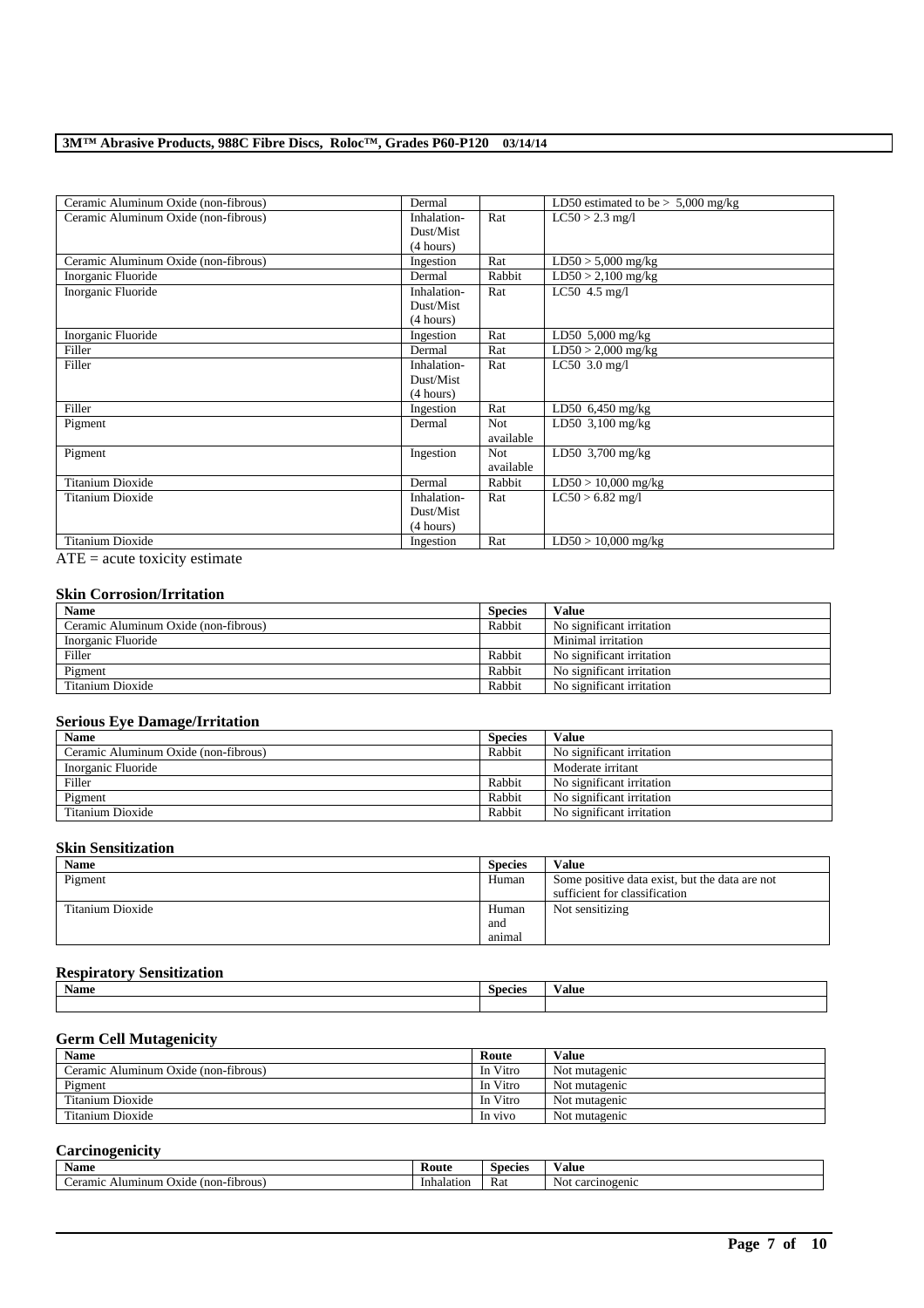| Pigment          | Inhalation | Human                         | Some positive data exist, but the data are not<br>sufficient for classification |
|------------------|------------|-------------------------------|---------------------------------------------------------------------------------|
| Titanium Dioxide | Ingestion  | Multiple<br>animal<br>species | Not carcinogenic                                                                |
| Titanium Dioxide | Inhalation | Rat                           | Carcinogenic                                                                    |

### **Reproductive Toxicity**

#### **Reproductive and/or Developmental Effects**

| <b>Name</b> | Route     | <b>Value</b>             | <b>Species</b> | <b>Test Result</b>     | <b>Exposure</b><br><b>Duration</b>    |
|-------------|-----------|--------------------------|----------------|------------------------|---------------------------------------|
| Filler      | Ingestion | Not toxic to development | Rat            | NOAEL 625<br>mg/kg/day | premating $\&$<br>during<br>gestation |

### **Target Organ(s)**

### **Specific Target Organ Toxicity - single exposure**

| <b>Name</b> | Route      | Target Organ(s)    | Value                 | <b>Species</b> | <b>Test Result</b>             | <b>Exposure</b><br><b>Duration</b> |
|-------------|------------|--------------------|-----------------------|----------------|--------------------------------|------------------------------------|
| Filler      | Inhalation | respiratory system | All data are negative | Rat            | NOAEL<br>$0.812 \text{ m}$ g/l | 90 minutes                         |

## **Specific Target Organ Toxicity - repeated exposure**

| $\sim$<br>- <del>.</del><br><b>Name</b> | Route      | <b>Target Organ(s)</b>                 | <b>Value</b>                                                                       | <b>Species</b> | <b>Test Result</b>            | <b>Exposure</b><br><b>Duration</b> |
|-----------------------------------------|------------|----------------------------------------|------------------------------------------------------------------------------------|----------------|-------------------------------|------------------------------------|
| Ceramic Aluminum Oxide<br>(non-fibrous) | Inhalation | pneumoconiosis  <br>pulmonary fibrosis | Some positive data exist, but the<br>data are not sufficient for<br>classification | Human          | <b>NOAEL Not</b><br>available | occupational<br>exposure           |
| Inorganic Fluoride                      | Inhalation | bone, teeth, nails,<br>and/or hair     | Some positive data exist, but the<br>data are not sufficient for<br>classification |                | <b>HHA</b>                    |                                    |
| Filler                                  | Inhalation | respiratory system                     | Some positive data exist, but the<br>data are not sufficient for<br>classification | Human          | <b>NOAEL Not</b><br>available | occupational<br>exposure           |
| Pigment                                 | Inhalation | pulmonary fibrosis  <br>pneumoconiosis | Some positive data exist, but the<br>data are not sufficient for<br>classification | Human          | <b>NOAEL Not</b><br>available | occupational<br>exposure           |
| Titanium Dioxide                        | Inhalation | respiratory system                     | Some positive data exist, but the<br>data are not sufficient for<br>classification | Rat            | LOAEL<br>$0.010 \text{ mg}/1$ | 2 years                            |
| Titanium Dioxide                        | Inhalation | pulmonary fibrosis                     | All data are negative                                                              | Human          | <b>NOAEL Not</b><br>available | occupational<br>exposure           |

## **Aspiration Hazard**

**Name Value**

**Please contact the address or phone number listed on the first page of the SDS for additional toxicological information on this material and/or its components.**

# **SECTION 12: Ecological information**

# **Ecotoxicological information**

Please contact the address or phone number listed on the first page of the SDS for additional ecotoxicological information on this material and/or its components.

## **Chemical fate information**

Please contact the address or phone number listed on the first page of the SDS for additional chemical fate information on this material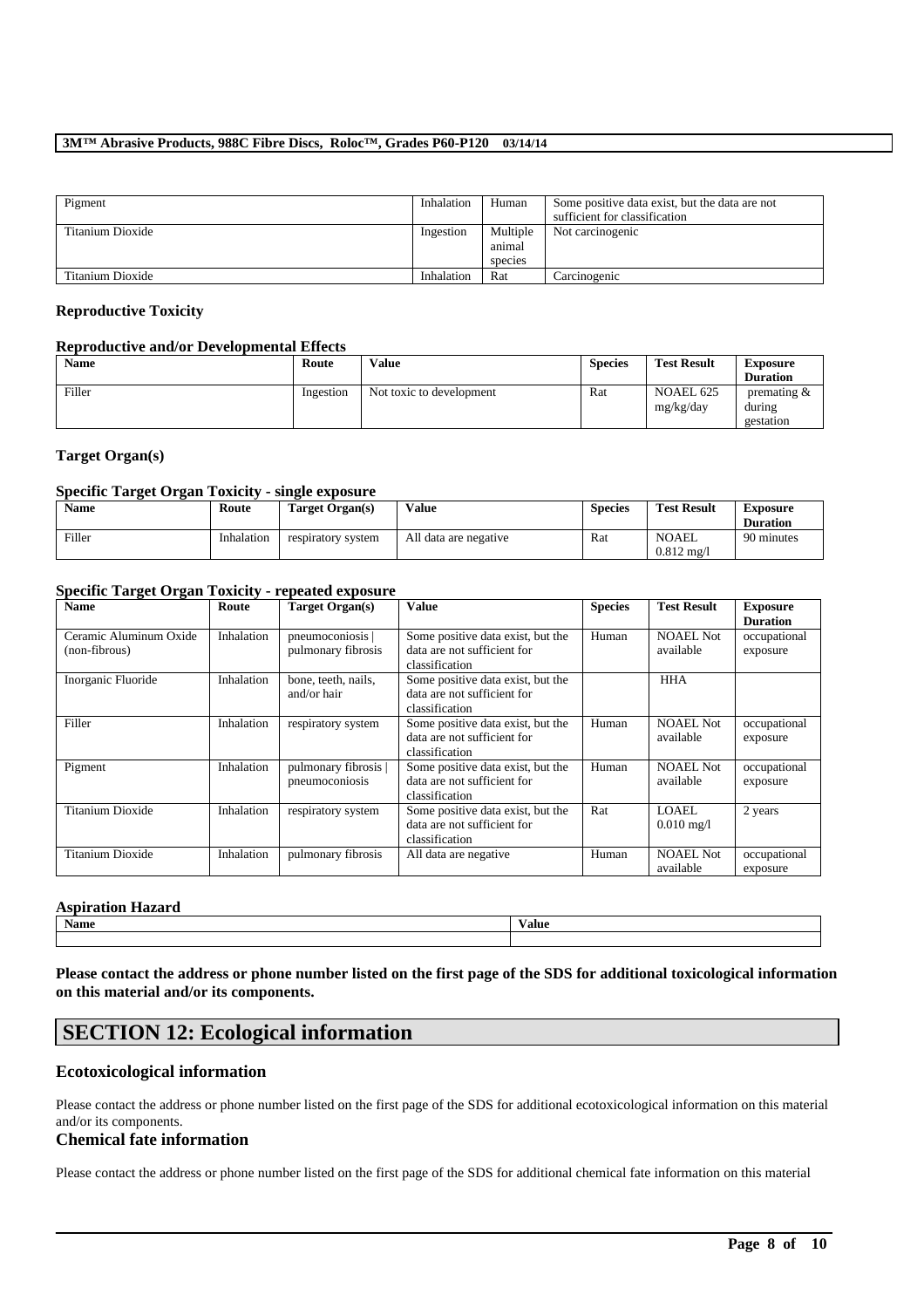and/or its components.

# **SECTION 13: Disposal considerations**

#### **13.1. Disposal methods**

Dispose of contents/ container in accordance with the local/regional/national/international regulations.

The substrate that was abraded must be considered as a factor in the disposal method for this product. Incinerate in a permitted waste incineration facility. Proper destruction may require the use of additional fuel during incineration processes. Combustion products will include halogen acid (HCl/HF/HBr). Facility must be capable of handling halogenated materials. As a disposal alternative, utilize an acceptable permitted waste disposal facility.

**EPA Hazardous Waste Number (RCRA):** Not regulated

# **SECTION 14: Transport Information**

Not regulated per U.S. DOT, IATA or IMO.

*These transportation classifications are provided as a customer service. As the shipper YOU remain responsible for complying with all applicable laws and regulations, including proper transportation classification and packaging. 3M transportation classifications are based on product formulation, packaging, 3M policies and 3M understanding of applicable current regulations. 3M does not guarantee the accuracy of this classification information. This information applies only to transportation classification and not the packaging, labeling, or marking requirements. The original 3M package is certified for U.S. ground shipment only. If you are shipping by air or ocean, the package may not meet applicable regulatory requirements.* 

# **SECTION 15: Regulatory information**

## **15.1. US Federal Regulations**

Contact 3M for more information.

#### **311/312 Hazard Categories:**

Fire Hazard - No Pressure Hazard - No Reactivity Hazard - No Immediate Hazard - No Delayed Hazard - No

#### **15.2. State Regulations**

Contact 3M for more information.

## **15.3. Chemical Inventories**

This product is an article as defined by TSCA regulations, and is exempt from TSCA Inventory listing requirements.

Contact 3M for more information.

#### **15.4. International Regulations**

Contact 3M for more information.

**This SDS has been prepared to meet the U.S. OSHA Hazard Communication Standard, 29 CFR 1910.1200.**

\_\_\_\_\_\_\_\_\_\_\_\_\_\_\_\_\_\_\_\_\_\_\_\_\_\_\_\_\_\_\_\_\_\_\_\_\_\_\_\_\_\_\_\_\_\_\_\_\_\_\_\_\_\_\_\_\_\_\_\_\_\_\_\_\_\_\_\_\_\_\_\_\_\_\_\_\_\_\_\_\_\_\_\_\_\_\_\_\_\_

# **SECTION 16: Other information**

#### **NFPA Hazard Classification**

**Health:** 0 **Flammability:** 1 **Instability:** 0 **Special Hazards:** None